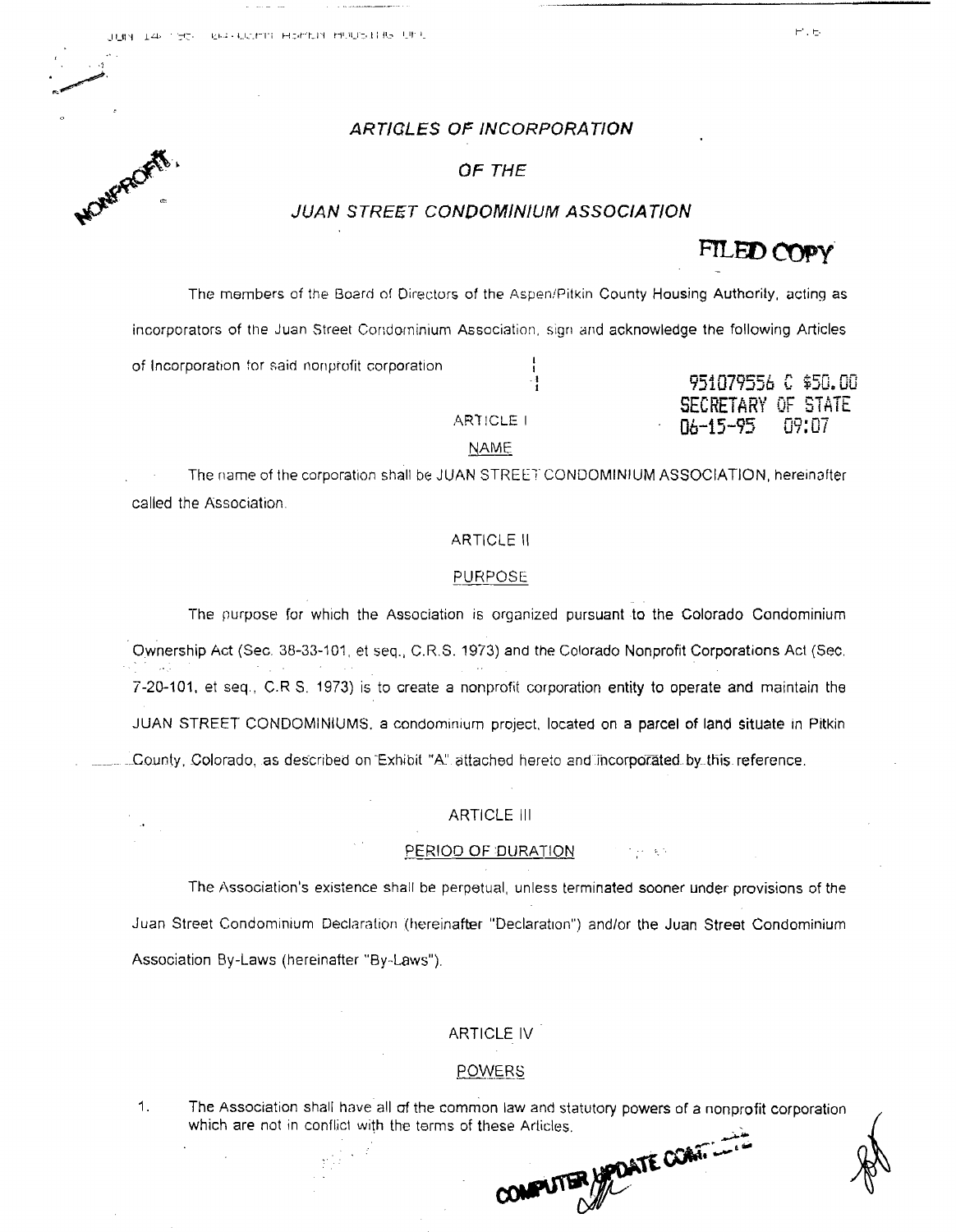- 2. The Association shall have all of the powers and duties set forth in the Colorado Condominium Ownership Act except as limited by these Articies and the Condominium Declaration for the Juan Street Condominiums, and all of the powers and duties reasonably necessary to operate the Juan Street Condominiums as set forth in the Declaration and as it may be amended from time to time. including but not limited To the following:
	- (a) To make and collect assessments against members to defray the costs, expenses and losses of the Juan Street Condominiums.
	- (b) To use the proceeds of assessments in the exercise of its powers and duties.
	- (c) To maintain, repair. replace and operate the condominium property.
	- (d) To purchase insurance upon the Juan Street Condominiums property and protection for the Association and its members as provicco by the Declaration and By-Laws.
	- (e) To reconstruct improvements after casualty and to further improve the property.
	- {f} To make and amend reasonable rules and regulations respecting the use of the property in the Juan Street Condominiums.
	- (g) To enforce by legal means the provisions of the Colorado Condominium Ownership Act, the Declaration, these Articles, the By-Laws of the Association, and the rules and regulations for the use of the Juan Street Condominium property.
	- (h) To contract for the management of the Juan Street Condominiums and to delegate to such managing agent ali powers and duties of the Association except as such are specifically required by the Declaration to have approval of the Board of Directors or the membership of the Association.
	- (i) To employ personnel to perform the services required for proper operation of the Juan Street Condominiums.
	- U) To collect delinquent assessments by suit or otherwise and to enjoin or seek damages from an owner as is provided in the Declaration and By-Laws.
	- (k) To protect and defend in the nama of the Association any part or all of the condominium project from loss and damages by suit or otherwise.
	- (I) To borrow funds in order to pay for any expenditure or outlays required pursuant to authority granted by provisions of the Declaration and By-Laws, and to execute all such instruments (evidencing such indebtedness) deemed necessary.
	- (m) To execute contracts to carry out the duties and powers of the Association
	- (n) In general, to carry on the administration of the Association and to do all those things necessary and reasonable in order to carry out the governing and the operation of the Juan Street Condominiums
- 3. The powers of the Association shall be subject to and shall be exercised in accordance with the provisions of the Juan Street Condominium Declaration and By-Laws of the Association.

**Contract**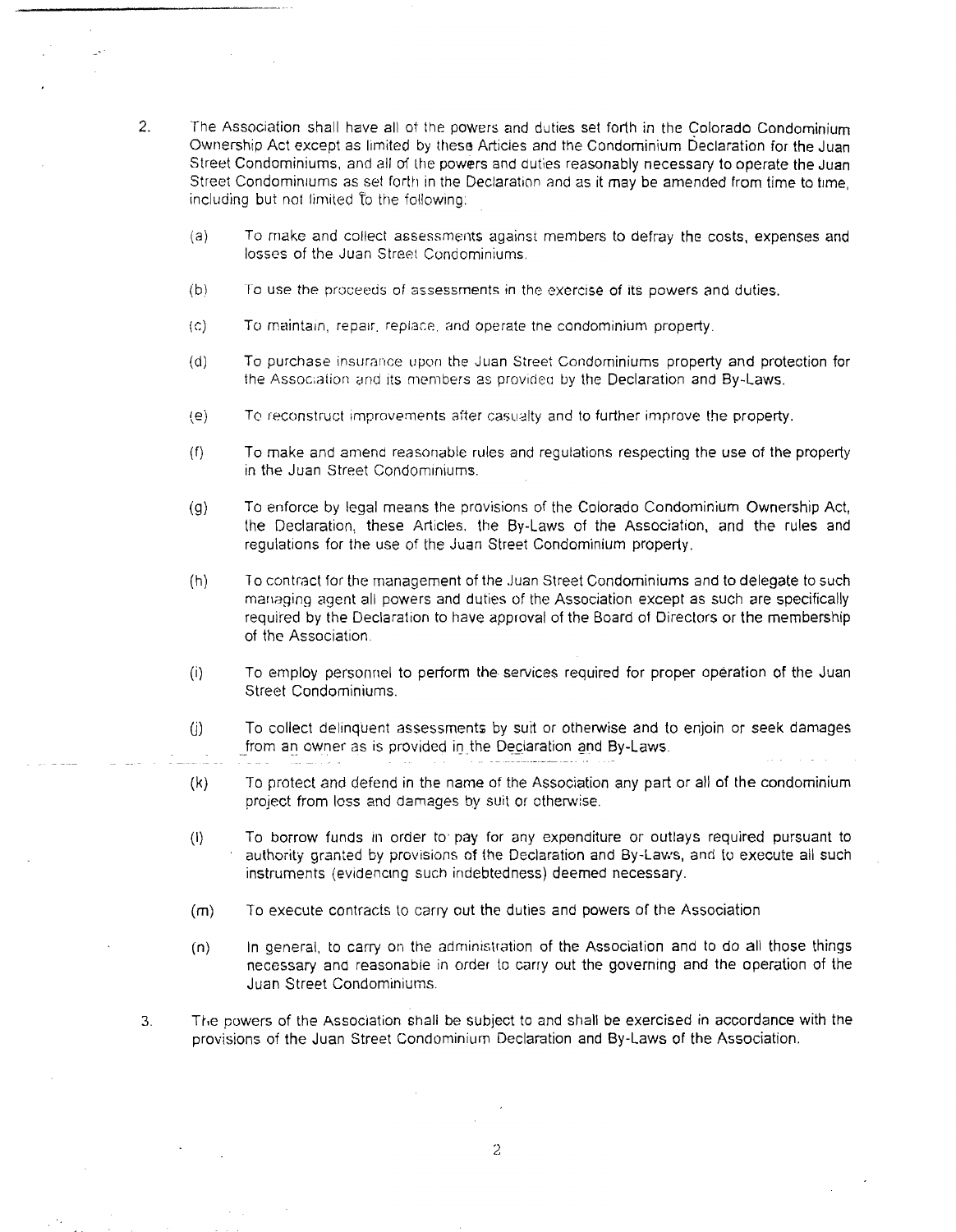## ARTICLE V

## M\_EMBERS\_\_Or: THE ASSOCIATiON

- 1. The members of the Association shall consist of all record owners of condominium units of the Juan Street Condominiums
- 2. Change of membership of the Association shall be affected and established by the recording in the public records of Pitkin County, Colorado, of a deed or other instrument establishing a record title 10 a condominium unit in the Juan Street Condominiums and the delivery to the Association of any notice of change in ownersrup as may be required by the Declaration or By-Laws. The membership of the prior owner shall thereby be terminated.
- 3. The share of a member in the funds and assets of the Association cannot be assigned, hypothecated, or transferred in any manner except as an appurtenance to his condominium unit.
- 4. The members of the Association shall exercise voting rights appurtenant to each condominium unit owned by them. The exact number of votes to be cast by owners of a condominium unit and the manner of exercising voters rights shall be determined by **the** Declaration and By-Laws of the Association.

## ARTICLE VI

#### BOARD OF DIRECTORS

- 1. The affairs of the Association will be managed by a Board consisting of the number of Directors as shall be determined by the Declaration and By-Laws, but not less than two (2) Directors, and in the absence of such determination shall consist of three (3) Directors.
- 2. Directors of the Association shall be elected at the annual meeting of the members in the manner determined by the By-Laws. Directors may be removed and vacancies on the Board of Directors shall be filled in the manner provided by the By-Laws.
- 3. The Initial Board of Directors shall consist of two (2) DIrectors who shall hold office until their successors are elected and have qualified, or until removed. The initial members of the Board of Directors are the following:

. Davia Tolen, Executive Director. Aspen/Pitkin County Housing Authority Elizabeth Krizmanich, Chairperson, Aspen/Pitkin County Housing Authority Board

#### ARTICLE VII

## OFFICERS OF THE ASSOCIATION

- 1. The affairs of the Association shall be administered by officers elected by the Board of Directors at its first meeting following the annual meeting of the members of the Association, Which officers shall serve at the pleasure of the Board of Directors.
- 2. The names and addresses of the officers who shall serve until their successors are designated by the Board of Directors are the following:

President: David Tolen, APCHA 530 East Main. Lower Level, Aspen, CO 81611

 $1 - 2 + 1$ 

Secretary/Treasurer: Elizabeth Krizmanich, APCHA

530 East Main, Lower Level, Aspen, CO 81611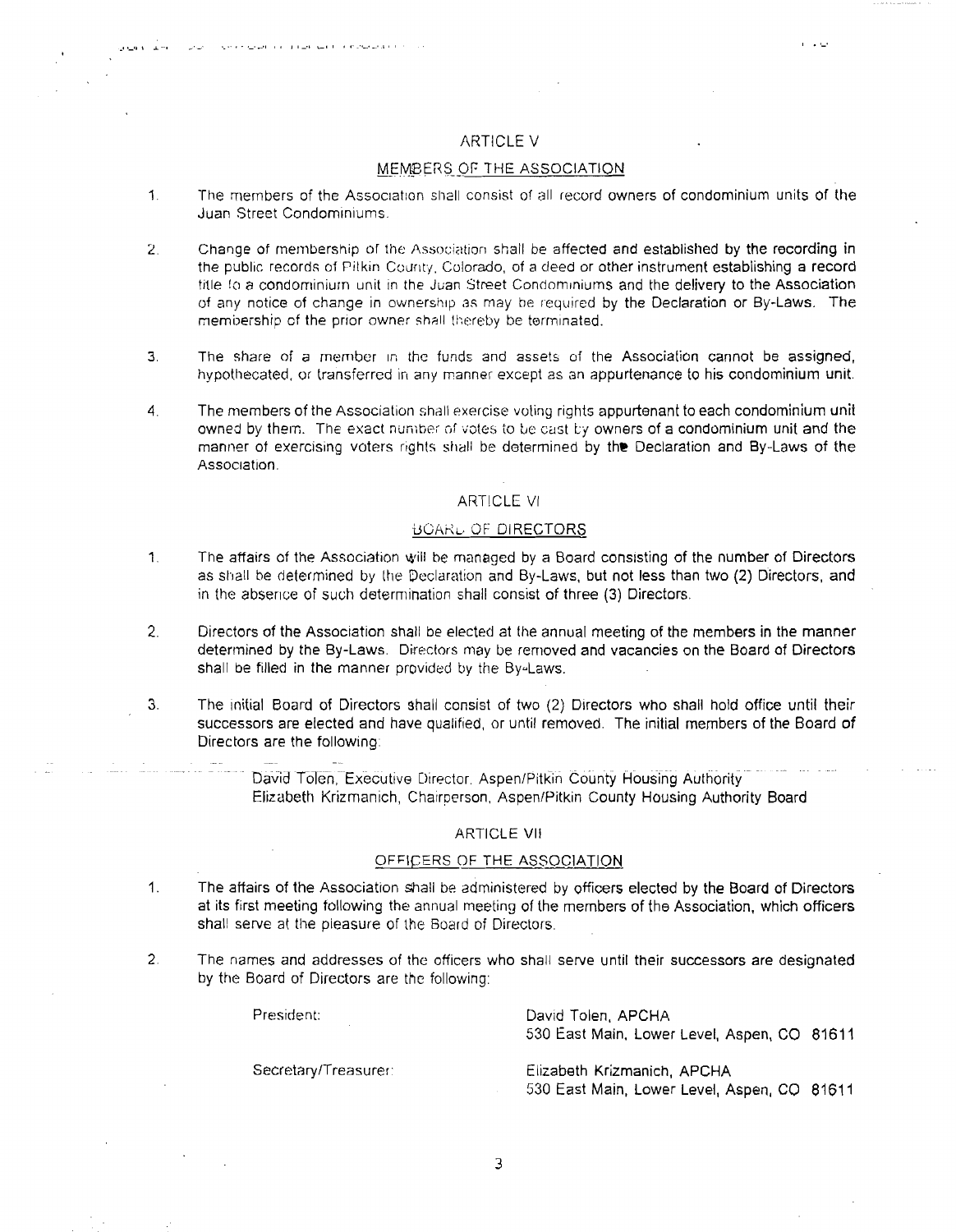#### ARTICLE VIII

#### REGISTERED OFFICE AND AGENT

I he Registered Office of the Association shall be maintained at 530 East Main Street, Lower Level, Aspen, County of Pitkin, State of Colorado 81611; and the Registered Agent of the Association shall be David Tolen.

#### **ARTICLE IX**

#### NONPROFIT ASSOCIATION

This Association is not organized for profit. No member, member of the Board of Directors, officer or person from whom the Association may receive any property or funds shall receive or shall be lawfully entitled to receive any pecuniary profit from the operation thereof, and in no event shall any part of the funds or assets of the Association be paid as salary or compensation to, or distributed to, or inure to the benefit of any member of the Board of Directors, officer or member, provided, however, always: a) that reasonable compensation may be paid to any member, Director or officer while acting as an agent or employee of the Association for services rendered in effecting one or more of the purposes of the Association: and b) that any member, Director or officer may, from time to time. be reimbursed for his actual and reasonable expenses incurred in connection with the administration of the affairs of the Association.

#### ARTICLE X

#### INDEMNIFICATION

Every Director and every officer of the Association shall be indemnified by the Association against all liabilities, including counsel fees, reasonably incurred or imposed upon him in connection with any proceeding to. which he may be a party, or in which he may become involved, by reason of his being or having been a Director or officer of the Association or any settlement thereof, whether or not he is a Director or officer at the time such expenses are incurred, except in such cases wherein the Director or officer IS adjudged guilty of gross negligence or willful misconduct in the performance of his duties. The foregoing right of indemnification shall be in addition to and not exclusive of all other rights to which such Director or officer may be entitled by reason of the provisions of the Condominium Declaration or Association's By-Laws,

#### ARTICLE XI

#### BY-LAWS

The first By-Laws of the Association shall be adopted by the Board of Directors, and may be altered, amended or received in the manner provided by the Declaration or By-Laws,

#### ARTICLE. XI

#### DISSOLUTION AND LIQUIDATION.

Upon the dissolution of the Association, the Board of Directors shall, after paying or making provisions for the payment of all of the liabilities of the Association, adopt a plan for the distribution of the assets of the Association consistent with the Declaration.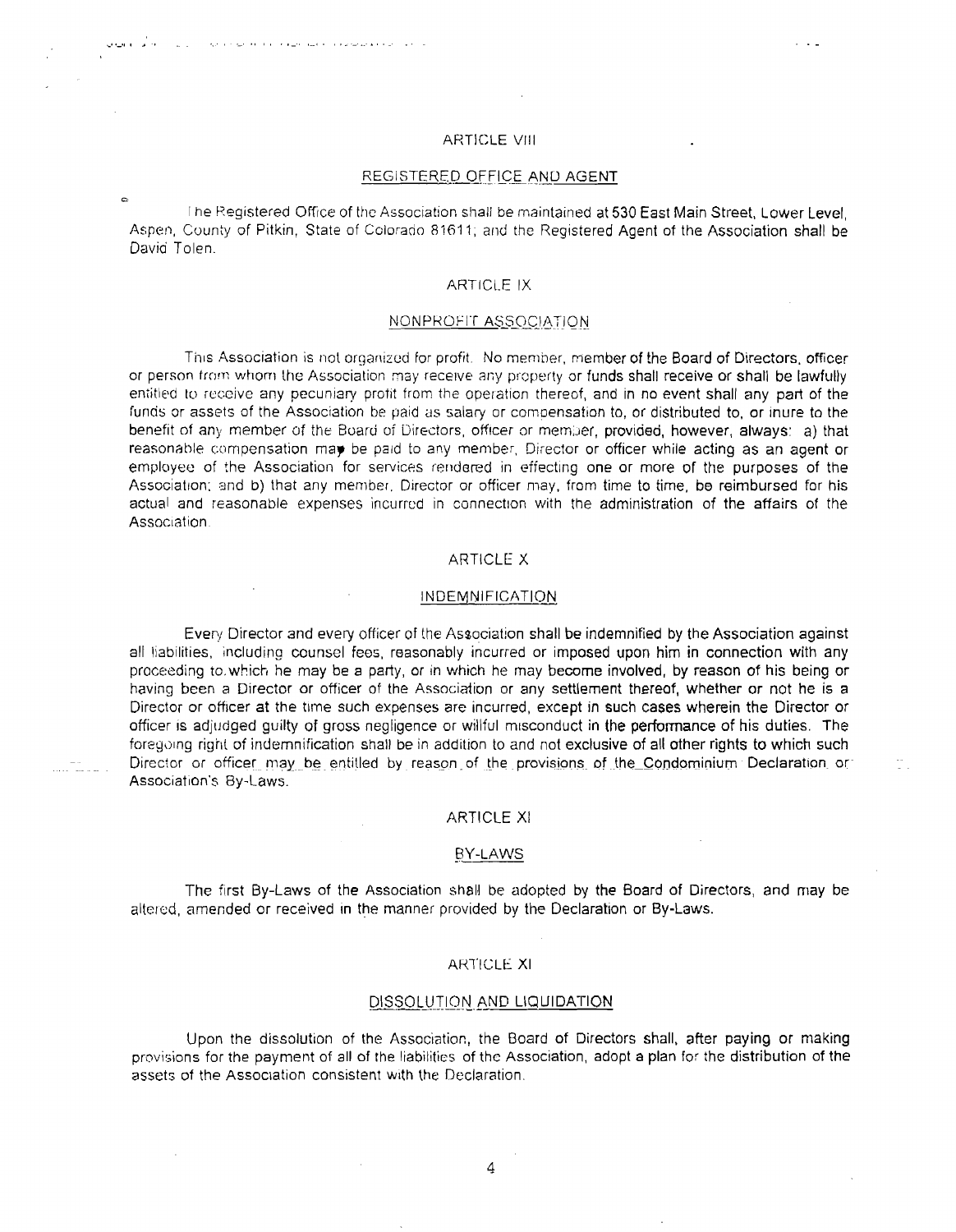## ARTICLE XI

### BY-LAWS

The first By-Laws of the Association shall be adopted by the Board of Directors, and may be altered, amended or received in the manner provided by the Declaration or By-Laws.

### ARTICLE XII

#### AMENDMENTS

Amendments to these Articles of Incorporation shall be proposed, adopted and executed, acknowledged and filed with the Secretary of State, all as required by the Colorado Nonprofit Corporation Act.

## ARTICLE XIII

#### **INCORPORATORS**

The foregoing Articles of Incorporation are submitted and subscribed by the following members of the Board of Directors of the Aspen/Pitkin County Housing Authority, acting as incorporators of the East Hopkins Condominium Association:

> Elizabeth K~izmanich Frank Peters Jackie Kasabach

**IN WITNESS WHEREOF,** the incorporators have affixed their signatures on this *1\$.J-1'---* day of May, 1995.

 $\mathcal{F}^{\mathcal{G}}_{\mathcal{G}}(x)$  and  $\mathcal{F}^{\mathcal{G}}_{\mathcal{G}}(x)$  and  $\mathcal{F}^{\mathcal{G}}_{\mathcal{G}}(x)$ 

BOARD OF DIRECTORS OF THE ASPEN/PITKIN COUNTY HOUSING AUTHORITY

Elizabeth Krizmanich, Chairperson

ánk Peters. F Vice Chairperson

dch Jackie Kasabach, Treasurer

5